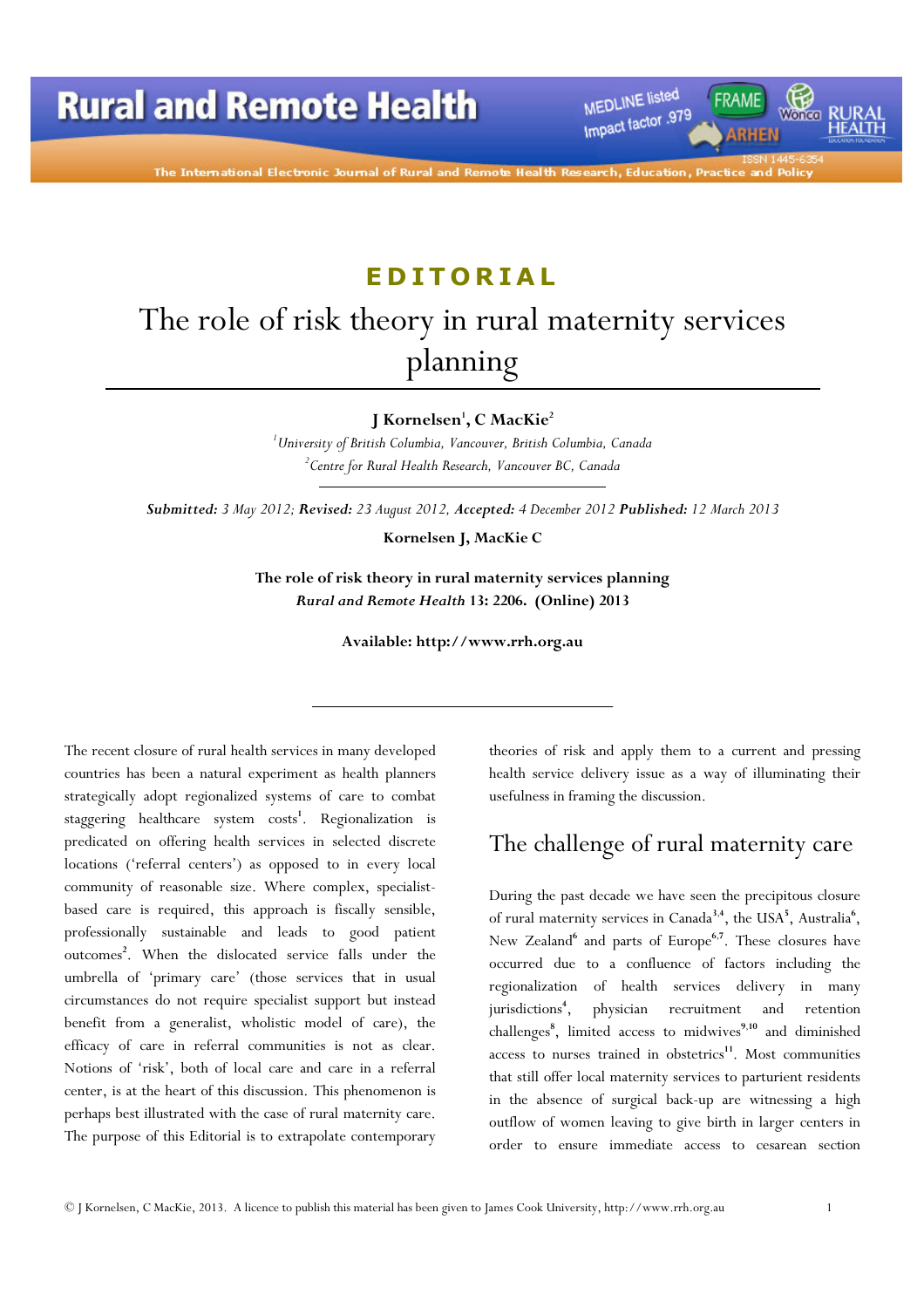The International Electronic Journal of Rural and Remote Health Research, Education Practice and Policy

capabilities should they be needed. A minority of women choose to stay in their home communities to give birth in the absence of such  $access<sup>12</sup>$ . There is scant data on population health outcomes for women who must travel to access care or on the safety of services without local surgical back-up<sup>13,14</sup>.

### The question of risk: a dichotomy of approaches

There has been a steadily growing body of literature on the social costs incurred by women who must leave their community to give birth<sup>5,6,15</sup>. The decision-making process of parturient women privileges social interpretations of risk while physician care-providers are more likely to privilege clinical interpretations<sup>16</sup>. These divergent risk perspectives lead to a parallel discussion marked by conceptual dissonance, often resulting in an impasse: disagreements about whether the parturient woman should leave the community or give birth locally<sup>16</sup>.

Considered theoretically, this dissonance is not a new problem. For decades, scholars of risk have applied their resources to understand the break between social and scientific rationality and the relationship – or dissonance – between experts and laypersons' conceptualizations of risk. The clash of clinical and social risk in childbirth falls directly in this domain. The genesis of this literature emerged in the 1980s in response to growing public concern over accelerated developments in science and technology<sup>17</sup>. It was a short conceptual step for scholars to apply emerging theoretical domains to biomedicine, specifically pregnancy and childbirth, where clinical notions of risk have led to marginalizing other parts of the birthing experience<sup>7,18,19</sup>. Pregnancy, labor and delivery, as a microcosm of epistemological issues of risk, acutely point to the dilemma of increased technological solutions leading to better health outcomes with only a passing discussion of the potential morbidities that may result in applying such technology. Physicians may see leaving the community prior to the onset of labor to be the least risky course of care, but the birthing mother who must leave, for example, her other two children

– and partner – behind, might not see it this way. The risk scholar Ulrich Beck illustrates such decision making as follows: '[W]hat becomes clear in risk discussions are the fissures and gaps between scientific and social rationality in dealing with the hazardous potential of civilization. [This leads to the] two sides talk[ing] ... [from different, mutually exclusive frames of reference]<sup>'20</sup>.

Alongside the emergence of risk-aversion is the problem of risk perception, namely determining what people mean when they say something is risky (and what influences the designation)<sup>21-24</sup>. A leading theorist in this area was Paul Slovic, who queried the relationship between experts and laypersons in conceptualizing risk. He noted that 'experts' judgments appear to be prone to many of the same biases as those of laypersons, particularly when experts are forced to go beyond the limits of available data and rely upon intuition'<sup>21</sup>. This notion that risk is subjective touches on the social construction of risk, including identifying who is defining the risks, under what circumstances and in whose interest $^{25,26}$ .

Slovic notes that evidence suggests 'people apprehend reality in two fundamentally different ways, one variously labeled intuitive, automatic, natural, non-verbal, narrative and experiential, and the other analytical, deliberative, verbal and rational'<sup>27</sup>. What is remarkable in Slovic's dichotomy, however, is that neither approach is considered superior but instead both are required for a thorough assessment of  $\text{risks}^{\text{28,29}}$ .

#### Risk subjectivities

Intuitively, individuals will make risk judgments not based on what they think about a particular activity but on how they feel about it, premised on previous life experiences. Beck summarizes this subjectivity when he says that assessments of risk are normative: 'Behind all the objectifications, sooner or later, the question of acceptance arises and with it anew the old question: how do we wish to live? What is the human quality of humankind, the natural quality of nature which is to be preserved?' $^{20}$ . These questions echo the lament of the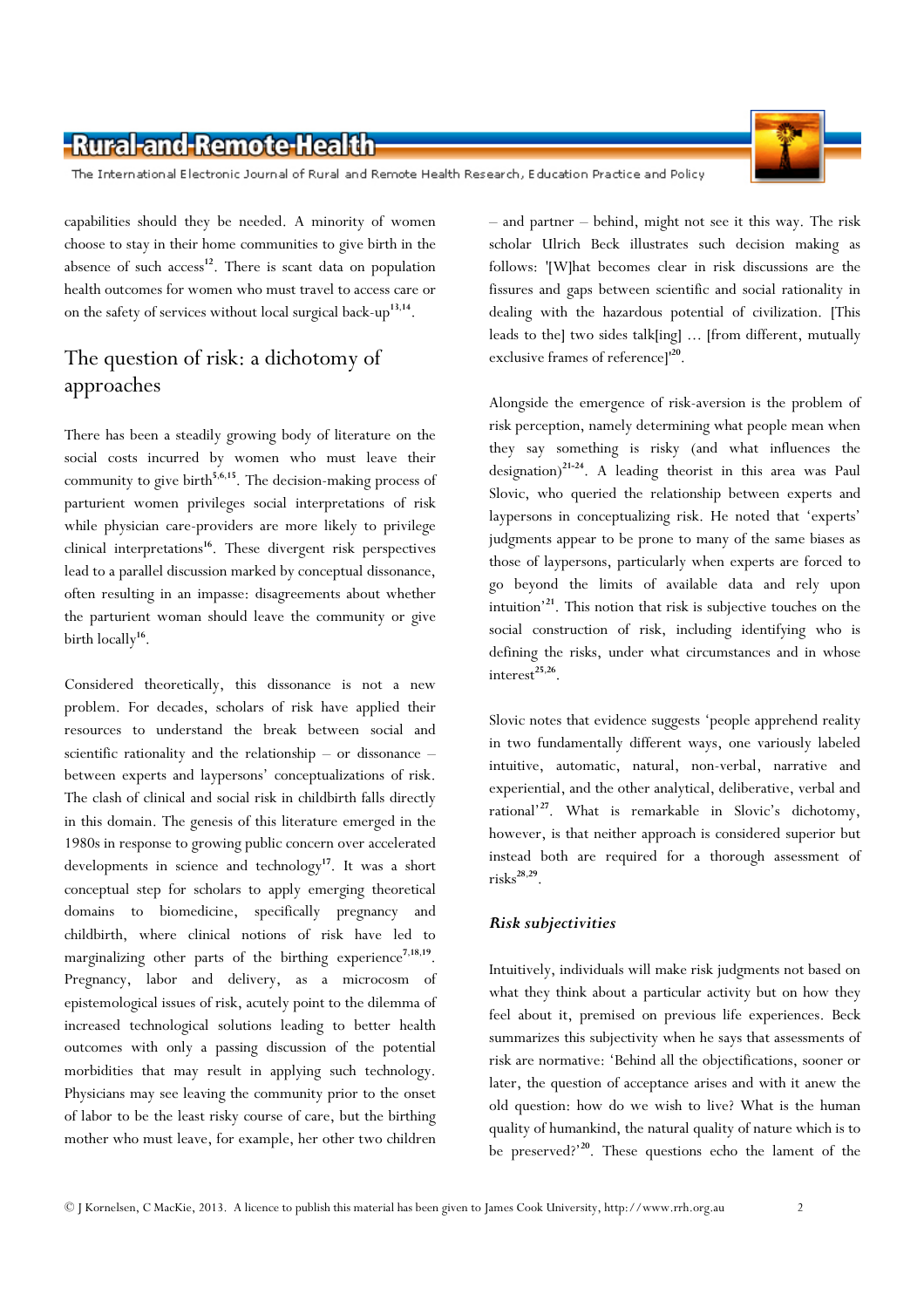The International Electronic Journal of Rural and Remote Health Research, Education Practice and Policy

natural childbirth movement in the face of increasing technologization from what is believed to be an inherently natural practice<sup>30</sup>. It applies equally to rural women who prioritize the social aspects of birthing at home above considerations of clinical risk in the absence of cesarean section.

#### Discussions of risk in childbirth

There has been a growing field of scholars who recognize dissonant interpretations of risk in childbirth. MacKenzie and Teijlingen critically analyze the preoccupation with risk<sup>7</sup>, MacDorman and Singh examine maternity risks in relation to midwifery models<sup>31</sup> and Leonard and colleagues examine the link between medical risk factors and social risk factors <sup>32</sup>. Handwerker examines the relationship between poverty and the label 'high risk', how this relationship intersects with litigation and how these intersections affect care-seeking behavior<sup>33</sup>.

In the context of shared decision making between a care provider and birthing woman, contemporary risk assessment combines the clinical judgment of care providers with policy guidelines and standardized risk assessment indices – tools that measure additive, quantifiable obstetrical risk factors that result in an overall score predicting adverse perinatal outcomes for a given patient<sup>34,35</sup>. This multi-dimensional approach allows the experiences of the parturient, who will ultimately bear the consequences, to be incorporated into the decision-making process. The highly subjective nature of the birth experience, however, leads many scholars to question who should have more influence over the definition of risk when it is a case of multiple-criteria decision making<sup>36-38</sup>. Further, it is not clear whether shared decision making in these situations reduces decisional conflict or enables clarity regarding the difficult balance of power between care providers and birthing women<sup>39</sup>.

## Conclusion

The challenge of competing modalities of risk between clinicians and patients (in this instance, between physicians and child-bearing women) is worked through, with varying degrees of consensus, in every clinical encounter. Some of the frameworks and strategies reviewed here are intuitively employed without reference to or awareness of the theory that underpins them. However, perhaps a more nuanced understanding of the beliefs that guide our approach to risk, whether they be 'lay/social' or 'expert/rational', would be useful in the clinical encounter. Perhaps an understanding of the larger framework that sees risk as holistic, incorporating intuitive and analytic dimensions, will pave the way for productive discussions between providers and women or providers and any patients they provide care to. Ultimately, recognizing that risk is based on how we feel may go a long way to normalizing differences.

## Acknowledgments

The authors acknowledge the research support of Stefan Grzybowski.

> Jude Kornelsen, PhD University of British Columbia Vancouver, British Columbia, Canada Craig MacKie, MA Centre for Rural Health Research Vancouver British Columbia, Canada

## References

1. Lewis S, Kouri D. Making sense of the Canadian experience. Healthcare Papers 2004; 5(1): 12-31.

2. Hurley J. Regionalization and the allocation of healthcare resources to meet population health needs. Healthcare Papers 2004; 5(1): 34-39; discussion 96-99.

3. Hutton-Czapski P. The state of rural healthcare. Presentation to the Standing Senate Committee on Social Affairs, Science and Technology; 31 May 2001; Ottawa, ON. 2001

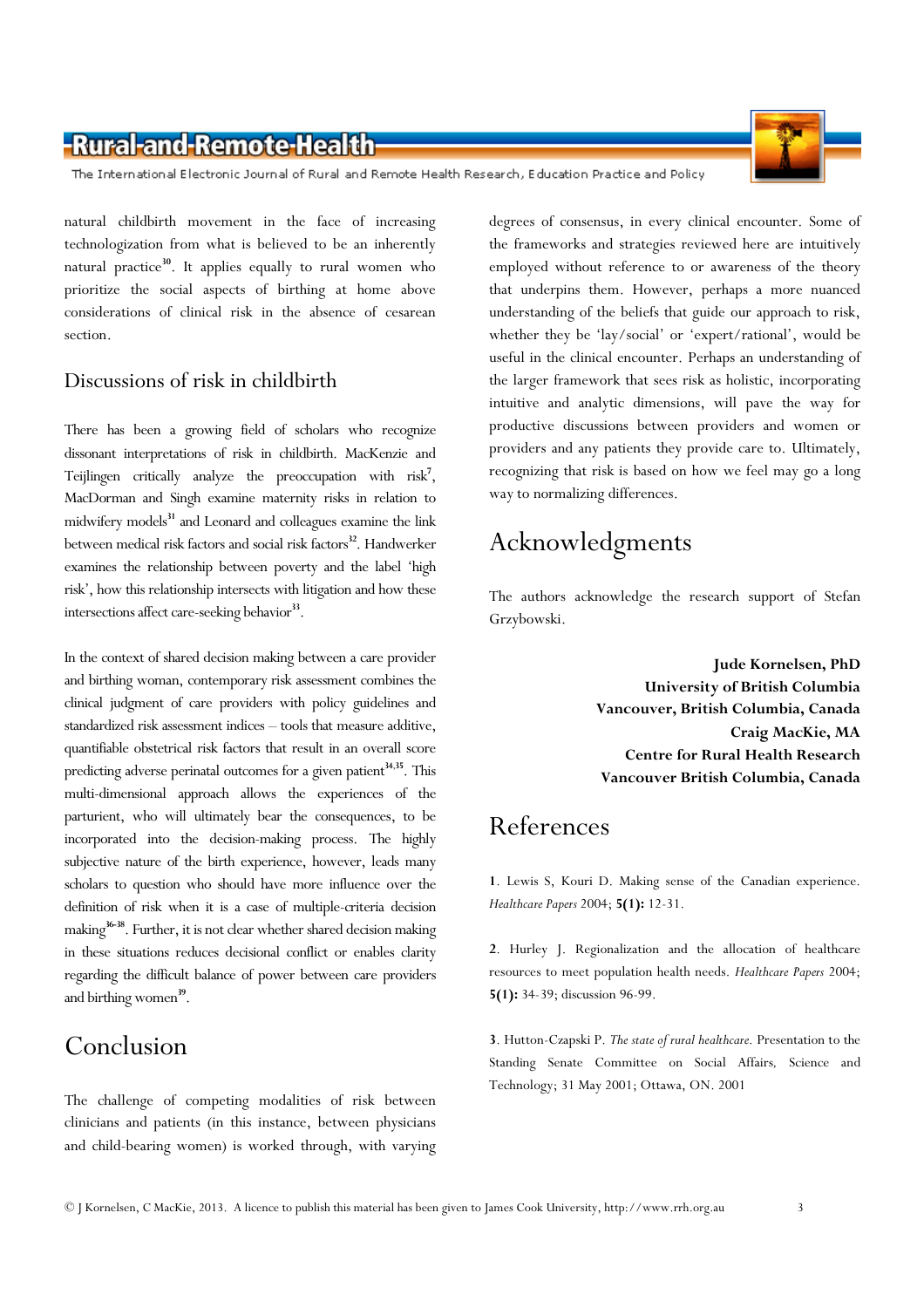The International Electronic Journal of Rural and Remote Health Research, Education Practice and Policy

4. Kornelsen J, Grzybowski S. Is local maternity care an optional service? Journal of Obstetrics and Gynaecology Canada 2005; 27(4): 329-331.

5. Gjesfjeld C, Jung JK How far?: using geographical Information systems (GIS) to examine maternity care access for expectant mothers in a rural state. Social Work in Health Care 2011; 50(9): 682-693.

6. Teijlingen E, Pitchforth E. Rural maternity care: can we learn from Wal-mart? Health and Place 2010; 16; 359-364.

7. Mackenzie Bryers H, Teijlingen E. Risk, theory, social and medical models: a critical analysis of the concept of risk in maternity care. Midwifery 2010; 26: 488-496.

8. Nova Scotia Atlee Perinatal Database. Perinatal care in Nova Scotia, 1998–1995: a report from the Nova Scotia Atlee Perinatal Database. Nova Scotia: Reproductive Care Program of Nova Scotia, December 1996.

9. Benoit C, Carroll D, Millar A. But is it good for non-urban women's health? Regionalizing maternity care services in British Columbia. Canadian Review of Sociology and Anthropology 2002; 39(4): 371-395.

10. Rogers J. Sustainability and collaboration in maternity care in Canada: dreams and obstacles. Canadian Journal of Rural Medicine 2003; 8(3): 193-198.

11. Society of Rural Physicians of Canada. Nurse practitioners and rural medicine: voices from the field. In: Proceedings, Annual Policy Conference; 5 May 1988; St John's, Newfoundland; 1988.

12. Lynch N, Thommasen H, Anderson N, Grzybowski S. Does having cesarean section capability make a difference to a small rural maternity service? Canadian Family Physician 2005; 51: 1238-1239.

13. Kornelsen J, Stoll K, Grzybowski S. Stress and anxiety associated with lack of access to maternity services for rural parturient women. Australian Journal of Rural Health 2011; 19(1): 9-14.

14. Grzybowski S, Stoll K, Kornelsen J. Distance matters: a population based study examining access to maternity services for rural women. BMC Health Sciences Research 2011; 11(147): 1-8.

15. Driscoll T, Kelly L. Delivering away from home: the perinatal experiences of First Nations women in Northwestern Ontario. Canadian Journal of Rural Medicine 2011; 16(4): 126-130.

16. Kornelsen J, Grzybowski S. Cultures of risk and their influence on birth in rural British Columbia. BMC Family Practice 2012; in press.

17. Beck U, Van Loon J, Adam B. The risk society and beyond: critical issues for social theory. London: Sage, 2000.

18. Weir L. Pregnancy, risk and biopolitics: on the threshold of the living subject. New York: Routledge, 2006; 86.

19. Raines E. Hospital risk management for perinatal care: theory and practice. Journal of Perinatology 1988; 8(2): 96-100.

20. Beck U. Risk society: toward a new modernity. London: Sage, 1992.

21. Slovic P, Fischhoff B, Lichtenstein S. Why study risk perception? Risk Analysis 1982; 2(2): 83-93.

22. Sharma PS, Eden KB, Guise J, Jimison HB, Dolan JG. Subjective risk vs. objective risk can lead to different post-cesarean birth decisions based on multiattribute modeling. Journal of Clinical Epidemiology 2011; 64(1): 67-78.

23. Gupton A, Heaman M, Cheung LW. Complicated and uncomplicated pregnancies: women's perception of risk. Journal of Obstetric, Gynacology and Neonatal Nursing 2001; 30(2): 192-201.

24. Wildavsky A. Theories of risk perception: who fears what and why? Daedalus Journal of the American Academy of Arts and Sciences 1990; 119(4): 41-60.

25. Nelkin D. Communication technological risk: the social construction of risk perception. Annual Review of Public Health 1989; 10(1): 95-113.